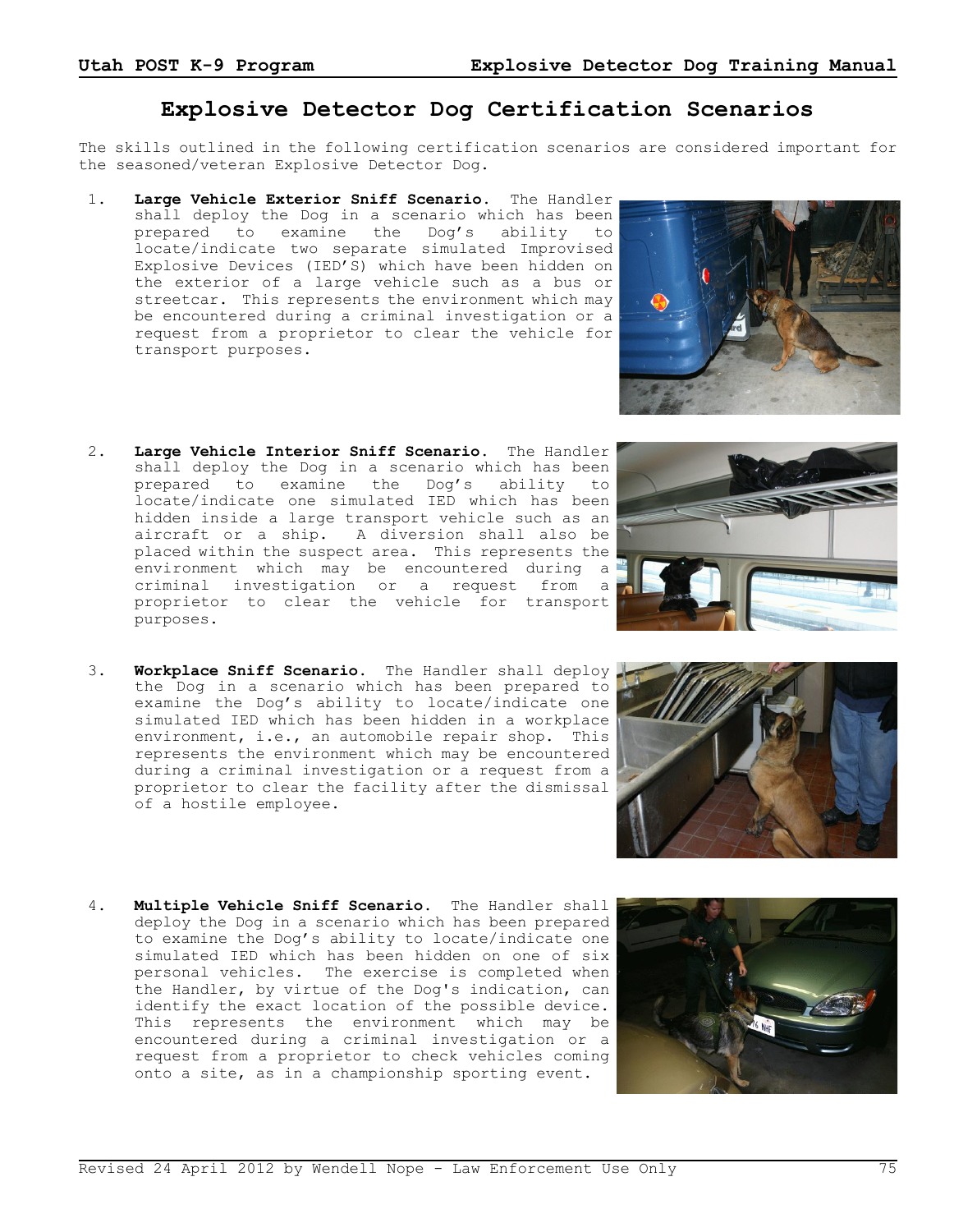## **Utah POST K-9 Program Explosive Detector Dog Training Manual**

 5. **Buried Explosive Sniff Scenario (or Equivalent).** The Handler shall deploy the Dog in a scenario which has been prepared to examine the Dog's ability to locate/indicate one simulated IED (1000 grams quantity) which has been buried in a suspect area approximately 800 square yards and about 8-12 inches deep. A diversion shall also be placed within the search area. This represents the environment which may be encountered during a criminal investigation or a request from a citizen to check land or property for unexploded explosives.



*For purposes of Utah POST Certification, another scenario of comparable difficulty may be substituted, with the permission of the Judge.*



 6. **Firearm/Ammunition Sniff Scenario.** The Handler shall deploy the Dog in a scenario which has been prepared to examine the Dog's ability to locate/indicate a discharged firearm and also several of its expended cartridges which have been hidden in two separate locations within a suspect area of approximately 800 square yards. A diversion shall also be placed within the search area. This represents the environment which may be encountered during a criminal investigation involving a firearm or ammunition which has been disposed of in a field or forested area.



*For purposes of Utah POST Certification, another scenario of comparable difficulty may be substituted, with the permission of the Judge. The scenario may be o m i t t e d f o r o f f i c e r s / a g e n c i e s which choose not to train the dog to find*





*firearms/ammunition, in which case the examination grades will be prorated to calculate the final grade.*